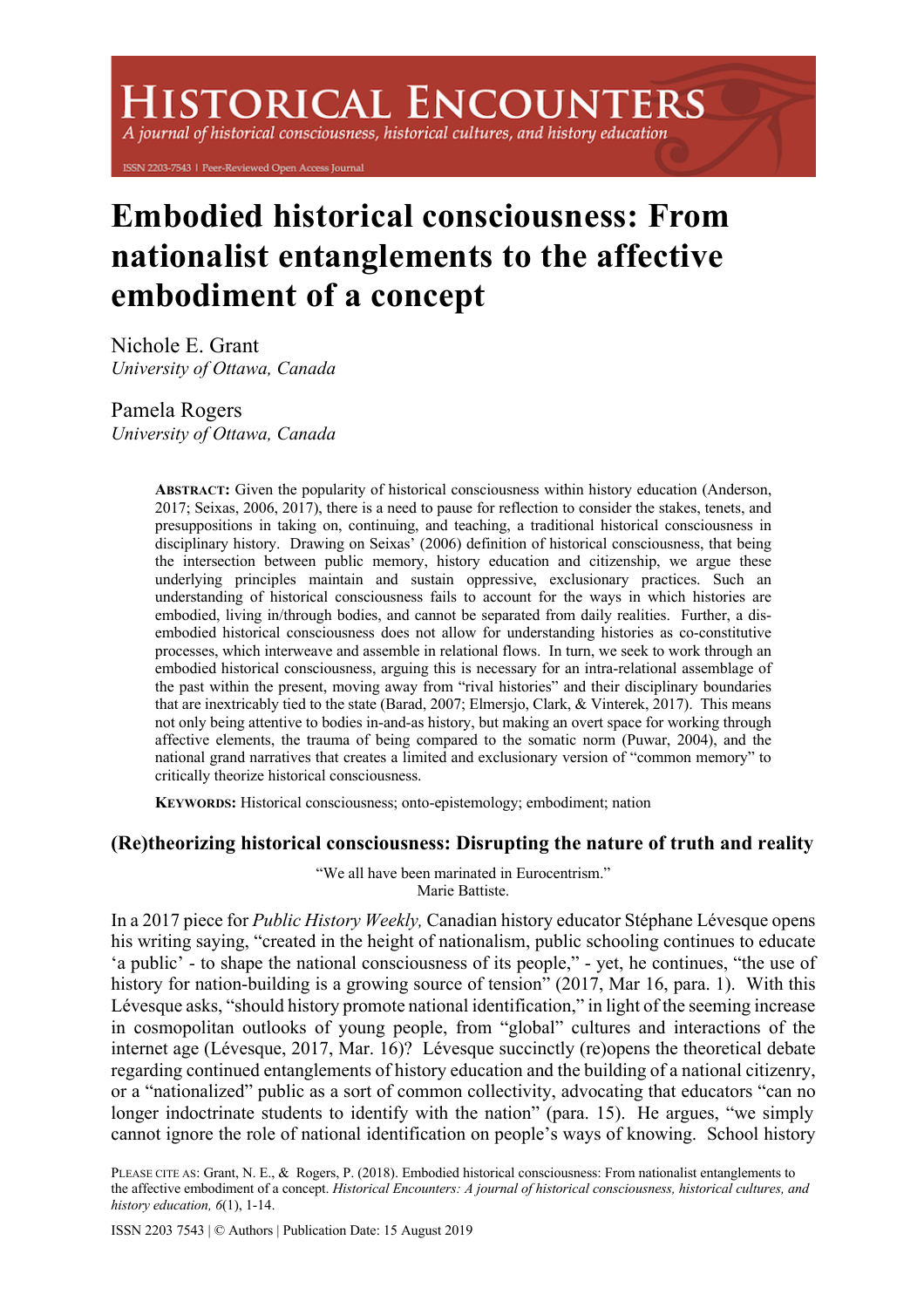needs to play a more productive role in helping students develop more complex and serviceable identities for the 21<sup>st</sup> century" (para. 5). As an attempt to develop more "complex [student] identities for the 21st century" should these two elements, "history" and "nation," continue to be entangled as the means of understanding experiences with the past in the present? Further, why is the "nation" the space that marks the boundary of common history and memory, instead of a living, collective engagement with the past outside of a nationalist or institutionalized framing? These questions guide our exploration into an embodied historical consciousness.

In our view, Lévesque's article points to the need to think through normalized relations of history as a form of knowing, the collectives created and assumed in historicity, and the practical and conceptual effects of these relations. As the epigraph from Battiste hints, that "we are marinated in Eurocentrism," perhaps there are deeper patterns of knowing and being that are continually knotting "the nation" to dominant historical narratives. Such processes need to be brought to light in order to understand how the nation is used as a normalizing entity upon and through which knowledge of the past is constructed, and how these processes carry consequences for coming to terms with collective pasts in the present.

This discussion is especially timely, as Conrad et al. (2013) and Tupper (2014) explain, conversations surrounding collective historical identity/ies and reconciliation have encouraged ongoing and arguably renewed investigations into processes of remembrance in Canada.<sup>1</sup> Specifically, Seixas' (2006) theorization of historical consciousness has held particular purchase with education scholars (see for example, Duquette (2015) and Thorp (2014)), broadly defined as the intersection between public memory, citizenship, and history education (Seixas, 2006, p. 15). Even in the brief definition, the containers of memory, collectivity, and knowing, carry normalized relations and need critical unpacking. Seixas' theorization of historical consciousness becomes a grounding point in order to parse out some of the tensions deployed in his version of historical consciousness, particularly in its relation to the somatic (bodies, embodiment), the ontological (nature of being), and the epistemological (forms of knowing). This is not to suggest that Seixas' historical consciousness is "bad" or "wrong," but rather to work through its entanglement with culturally-embedded historical values and norms that carry pedagogical consequences in its current conceptualization. With such engagement, we further the potential of an embodied historical consciousness as a reparative practice, and for attending to Lévesque's critique above, by engaging with theoretical insights of feminist, post-colonial, decolonizing, and anti-racist perspectives. These perspectives strategically "raise an epistemological challenge" that critiques and "questions the 'nature of truth and reality'" (Pillow, 2003, p. 187), in an unquestioned historical consciousness. These critical questions are paired with postcolonial and decolonizing theoretical insights, following similar tracts as Andreotti (2011), who argues for an engagement with ideas of adaptation and multiplicity within some Indigenous epistemologies, "that should be deployed in healing the trauma of colonization," recognizing and taking seriously "the power of Indigenous metaphors to offer strategies for healing of the 'soul wounds' of both aboriginal and nonaboriginal communities" (p. 70). Such questions and insights provoke the ontological and epistemic foundations of historical consciousness (Seixas, 2006): to unravel common sense theoretical linkages and their effects, particularly the exclusionary and not-so-common normalization of particular bodies and identities, highlighting tethers to the nation-state. With this, we are conscious of our positionalities as privileged settler-academics living within a settler-colonial state, and follow Kerr (2014) in attempting to be(come) "unsettled settlers" who engage "with others in critical self-questioning" of real places in real ways (p. 102).

In turn, we take up the "challenge" and critically question the "nature of truth and reality" of historical consciousness, arguing that an *embodied* historical consciousness is needed: one that is not tied to nation or nation-building, but connects with affective, lived-experiences in the present; that allows for a relational understanding of being that is more concerned with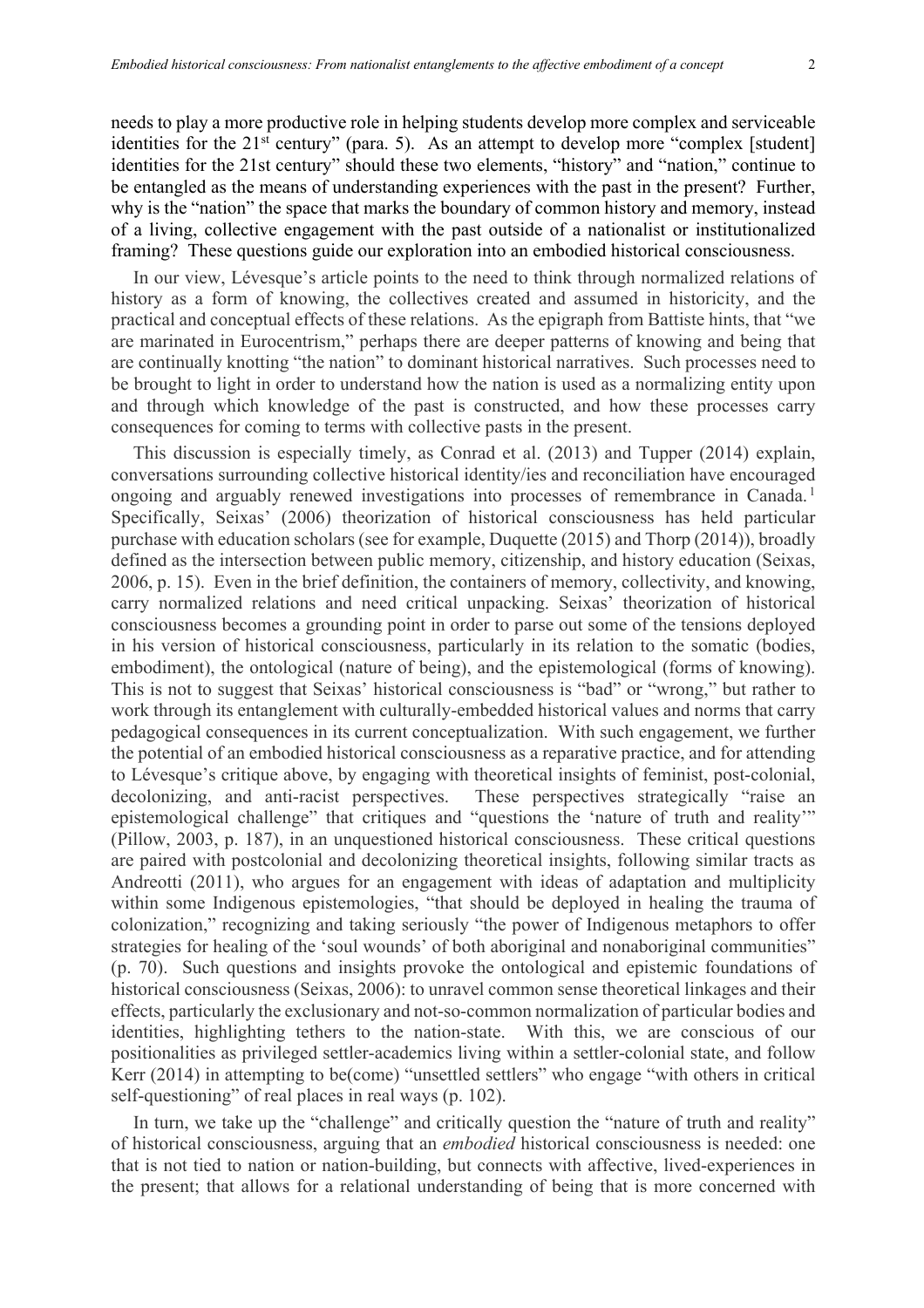perhaps attending to the "cosmopolitan outlook of the 21<sup>st</sup> century," as Lévesque suggests. In particular, this means not only being attentive to living bodies in-and-as history and separating history and "the past" from the body as a rational discipline, but making an overt space for working through ontological and affective elements, such as the trauma of being excluded from historically "somatic norms"<sup>2</sup> in nation-building narratives (Puwar, 2004), in order to heal "soul wounds" as Andreotti advocates. This also means untethering national grand narratives as the space of "common" past, to critically construct an historical consciousness, differently.

In what follows, we offer a brief definition of historical consciousness as it has been developed by Peter Seixas (2004; 2006; 2017). This discussion provides a conceptual grounding for engaging in critical tensions where histories are contained and compared through a subtle reliance on Western hierarchical positions. We then show how these positions encourage and prop up the entanglements of historical consciousness and nation, and the possible negative effects of such relations in the present. With this, we argue that Seixas' current historical consciousness, as he admits, requires an engagement with the ontological components of historicity more specifically, particularly the ways bodies are somatically living the effects of what is contained in "the past." It is in such attention we then advocate for an embodied historical consciousness as a means of foregrounding the critical and ontological, in hopes of opening a space for more complex and hybrid understandings of history, particularly in light of reconciliation. Finally, we theorize and argue for an embodied historical consciousness as a way forward through more affective, interdisciplinary, and complex engagements with "the past" in relation with lived realities in the present.

# **Seixas' Historical Consciousness**

Though historical consciousness has varied definitions, we draw from the work of Seixas (2004; 2006; 2017), as these texts have been most prominent in discussions of historical consciousness in Canada. Seixas' work in historical consciousness arrives out of a distinctly European understanding of the past, following German theorists Gadamer and Rüsen. Gadamer (1975) explains historical consciousness as not simply relating to the past by an everyday person, but "the full awareness of the historicity of everything present and the relativity of opinions" (Gadamer, 1975, p. 8). Seixas (2004) uses Gadamer as one possible way of relating the turn to "awareness" as "a specific cultural development located in the modern era" (p. 8), becoming a "privilege, perhaps even a burden" of "post-modern" generations (Gadamer, 1975, p. 8). To work through such "burden," Seixas references Rüsen (2004), who theorizes historical consciousness as a moral orientation from the past towards present and future action, and a "prerequisite" to dealing with historicity. Yet, Rüsen (2004) positions historical "orientation" for historical consciousness as a decidedly teleological, linear, and narrative framework, where historical consciousness can be understood as a sort of temporal narrative competence, or "synthesis of moral and temporal consciousness" (p. 79). Rüsen (2004) argues it is the "orientation" of historical consciousness that reaffirms moral values of "togetherness" and "common life," and notions of identity and difference are enfolded with a "competent" understanding of the past - such as those of the nation state as a form of "commons" (Rüsen, 2007; Seixas, 2004; 2006). In turn, for Rüsen, historical consciousness has a "practical function" as a guide for living together well. Rüsen's and Gadamer's historical consciousness then, acknowledge the social construction of reality and moral "burden" within historicity, and provides an argument for its importance for present and future collective action.

Seixas pulls from Gadamer's and Rüsen's theorizations when suggesting that historical consciousness entails "individual and collective understandings of the past, the cognitive and cultural factors that shape those understandings, as well as the relations of historical understanding to those of the present and the future" (Seixas, 2004, p. 10). Yet, Seixas (2004,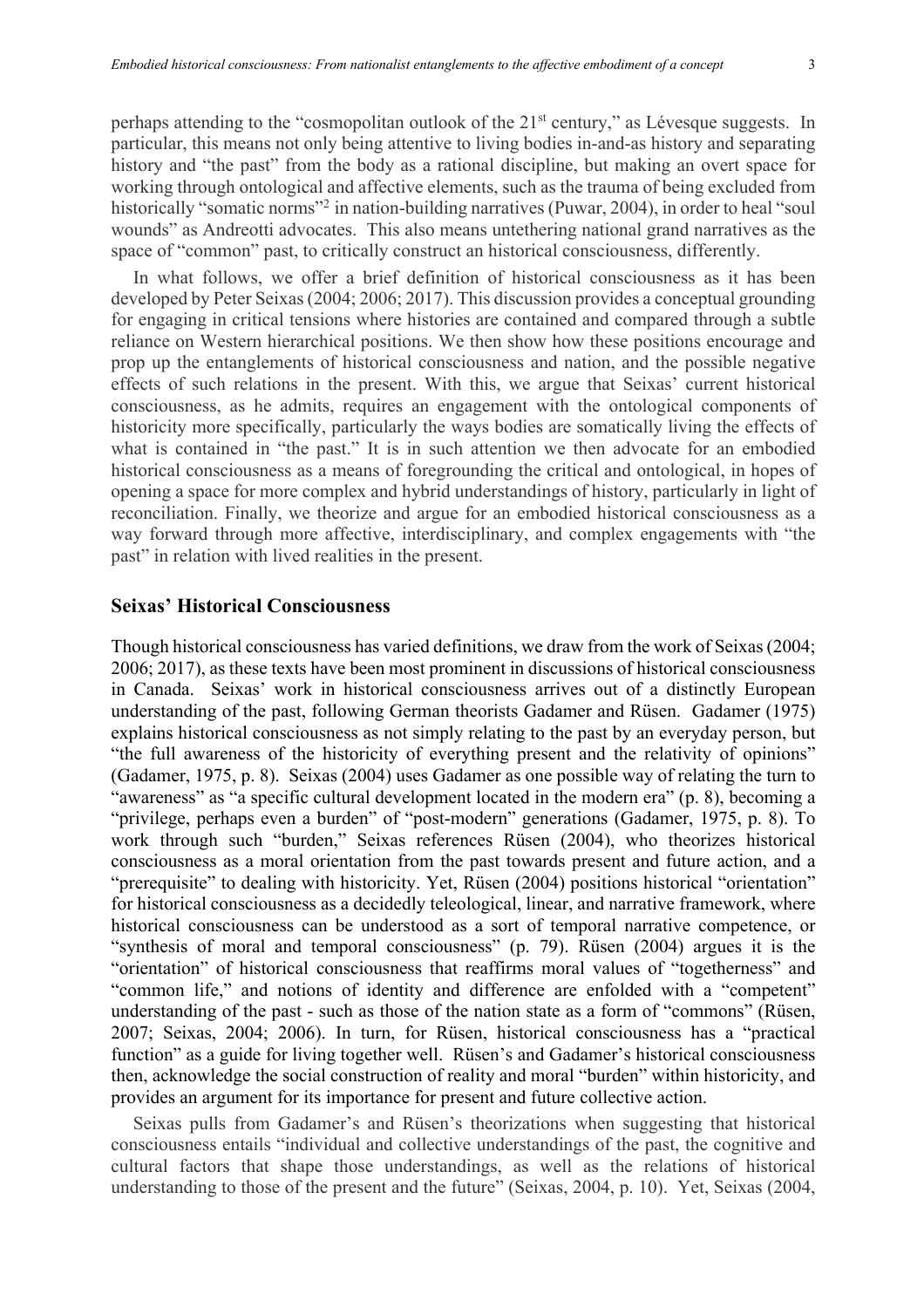2006) also sees the "burden" of history as a decidedly nation-state and educational project, through the three intersections of public memory, citizenship, and history education. This version of historical consciousness also connects national belonging, and formalized educational processes of remembrance through and with history education (Seixas, 2006, p. 15). This is not to suggest that historical consciousness should or should not be cultivated in formal schooling, nor are we critiquing the relative merit of Seixas' theorizations, particularly as it is important work that has gained uptake and interest for historical inquiry and the teaching of history within Canada.3 Instead, what we are interested in is better understanding the possible consequences of defining historical consciousness as a national and public education project in a nation that is grappling with its historical "moral burdens" and multiplicity of experiences of living difficult pasts in the present.

### **Postmodern "burdens": "Rival histories" and comparative historical containers**

Seixas recently (2012b; 2017) acknowledged that current iterations of historical consciousness are still restraining, falling short of thinking through what he calls a more "postmodernist understanding" of history: one that confronts that all knowledge is imbued with power, including historical narratives in their production, methods, and Western epistemological presuppositions (Foucault, 1972; Munro, 1998). What types of power, then, are upheld within a historical narrative intricately tied to the building of the Canadian nation-state, and what type of historicity is encouraged in this type of historical thinking?

In Seixas' "postmodernist understanding" of history, power becomes a comparative tension in a relativist framework: one historical "interpretation" positioned against "other" interpretations of history, often leading to conflicting perspectives. Yet, paying closer attention to historical "difference" through an epistemological lens shows the potential for understanding such postmodern burdens, and all their complexity, as not simply a matter of rivalry or historical comparison, but a deeper look into the way historical meaning is created in historical consciousness. As an example, Andreotti (2011) argues that attempts at "dialogue" between Indigenous and Western epistemologies continue to be plagued by dominant and subordinate relationships, becoming what Battiste (1998) calls problematic "add and stir models of education" (p. 21). Working under the premise that history is comprised of comparative, even contrasting perspectives, "other" (non-Euro dominant) histories are relegated to a comparative periphery, not as potentially viable ontological or epistemic perspectives in their own right. In other words, interpretations are siloed, and historical understanding is limited to a correlational or comparative politics, where non-normative ways of knowing and being related to the past become in tension with, or opposition to, dominant ones. This is similar to Byrd's (2007) suggestion that comparative historical configurations have the troubling tendency of leading from comparison to *equation*; comparison slips into the hierarchical, when Western conceptions of the past continue as unproblematically centered and normalized histories through which "other" interpretations are positioned.

This is particularly the case in historical narratives of nation-building as "the" normalized means of interpreting a collective past. As Lévesque's (2017) comments remind, history education has long been dominated by nation-building histories. Further, Seixas (2012b) conflates the "human story" of the past into "national stories" as if they are the same historical "stories" that are common sense, and for all peoples (p. 863). Like Lévesque above, we do not deny that national identification affects peoples' ways of knowing the past, as Conrad et al. (2013) have also shown in their Canadian study, but it is vital to acknowledge that these "ways of knowing" and the identifications that they engender, are not a unilateral experience. Nations carry value judgements for making the distinctions of "us vs them" that are not only imagined, but felt and lived *in* people, somatically, and affectively.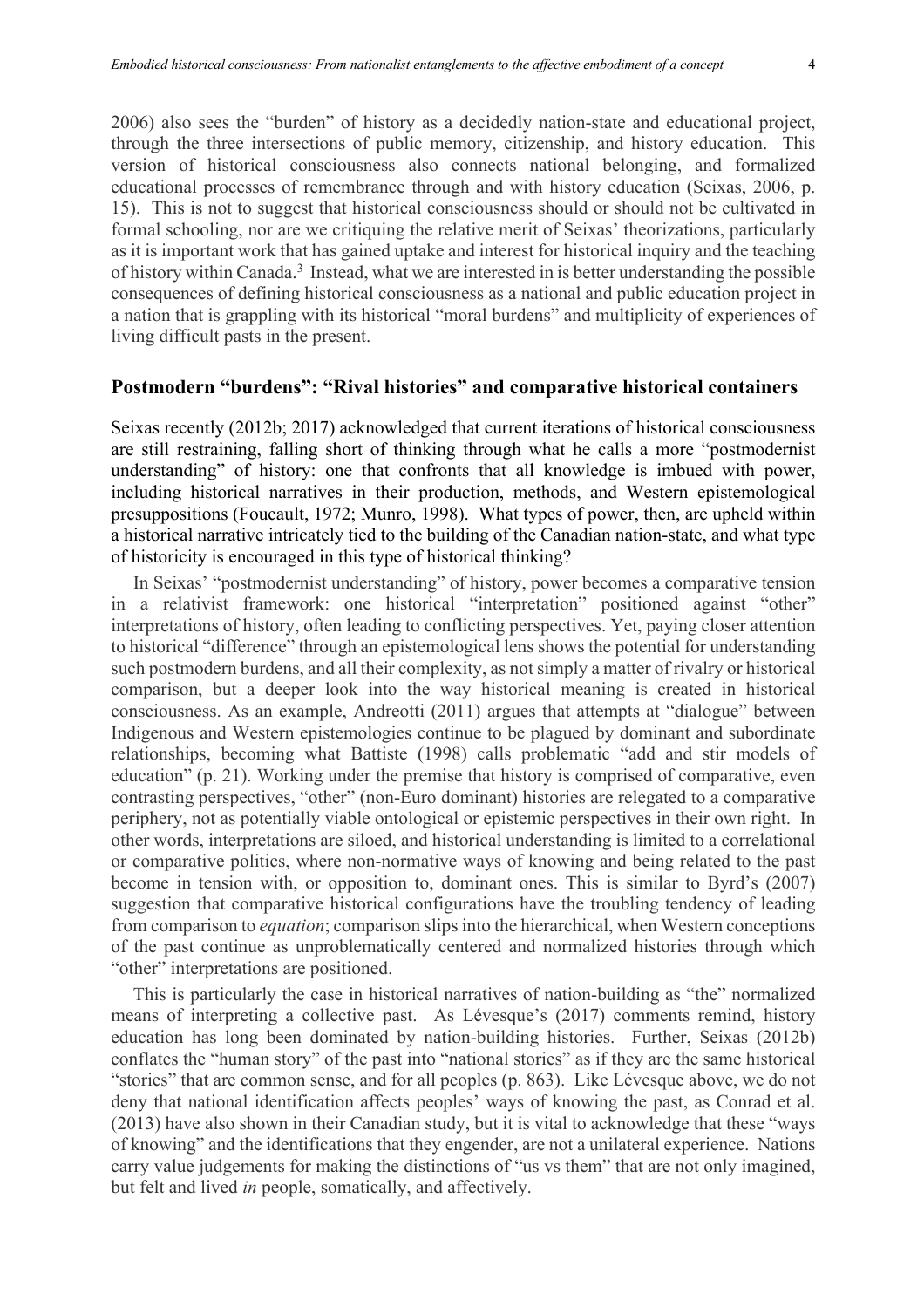Sociologist Max Weber (2009) explains that the nation does not arrive from an economic origin, but from an emotional one. The nation is about "exacting a sentiment of solidarity in the face of other groups. Thus the concept belongs in the sphere of values" (p. 172). In this way, Weber speaks with Anderson's (1991) oft-cited remark that nations are "imagined communities." As such, the promotion of the nation as "the" space of collective history, presumes that the collective will develop a value-orientation based on a type of affective historical consciousness. In other words, positioning the nation as the space through which to build historical consciousness can continually recenter an affective orientation built from dominant cultural values to collective understandings of the past. Left unquestioned, the nationbuilding narrative "orients," to use Rüsen's term, the "historicity of everything and relativity of opinions" (Gadamer, 1975, p. 8), which at first glance allows space for multiple historical narratives, however, working within the "burden" of postmodern perspectives, historical rivalries work to reposition dominant tellings of the past, leaving us to grapple with the leftovers from such comparative, limited, and competing historical orientations. Goldberg (2015) recently critiqued such a comparativist analysis, seeing it as "hiding as much as it reveals" (p. 252); by continuing to see nation-states as common sense separate entities, rather than seen as *relational* to each other. This is the work that critical scholars and activists continue to advocate for, through the foregrounding of processes of power production in their very "reality." What comparative or rivalry histories hide, then, are the ways in which they support and allow traces of power to continue through banal constructions of history, surviving through buried assumptions in the reproduction of a type of uncritical historical consciousness.

These epistemological and ontological comparative separations are compounded as historical narratives - as units of interpretive orientation - as they become containers for comparison, and analysis becomes about working through "*rival histories*" (Elmertsjo, Clark, & Vinterek, 2017; Seixas, 2017), or dialogues *between* differing narratives as a means of gathering an "awareness of historicity" (Rüsen, 2007). The power in the production and possible effects of these narratives as separate containers is often obscured and difficult to analyze as points of collectivity, if their separateness as narratives is assumed in advance. As Seixas (2004) states, the narrative "defines the boundary between members who share the common past and those who do not" (p. 6). Such a formulation, where boundaries are drawn between historical narratives, carries consequences for individuals and their relations to the past, but also for present understandings and relations for those narrative collectives. This is evident in the separations of particularized histories placed within "'history" en *totum.*

Historical narratives as separate, comparable narratives imbued with their own meanings, not only breaks these narratives into national stories but further into particular segments of the population, such as Indigenous, African Canadian, Francophone, or women's histories. In identity demarcations, like "women's history" for instance, not only is "women's history" particularized as a possessive subject, it is often manifested in histories of familial or "private" spaces as narratives, fracturing spaces and gendered bodies from an unnamed norm of "men's history." Or, in racialized terms, having "Black history month" embodies and racializes the subject of history in particular ways which separate historical narratives, but also contains these narratives to a specific temporal space - a month. The politics of the particularities of experiences of "the past" that have created these separations of identity collectives along, nationalized, racialized, gendered terms for instance, are not actively or specifically engaged in historical consciousness, but continue unproblematically. In other words, why are such demarcations necessary in the first place, and what do such separations have to do with historical consciousness? Continuing to see histories and historical inquiry through a comparative configuration *creates* power-laden collisions as historical approaches and the narratives they generate as distinct containers, denying a means of thinking more relationally as Goldberg (2015) suggests. So, the power/knowledge dynamics of historical consciousness,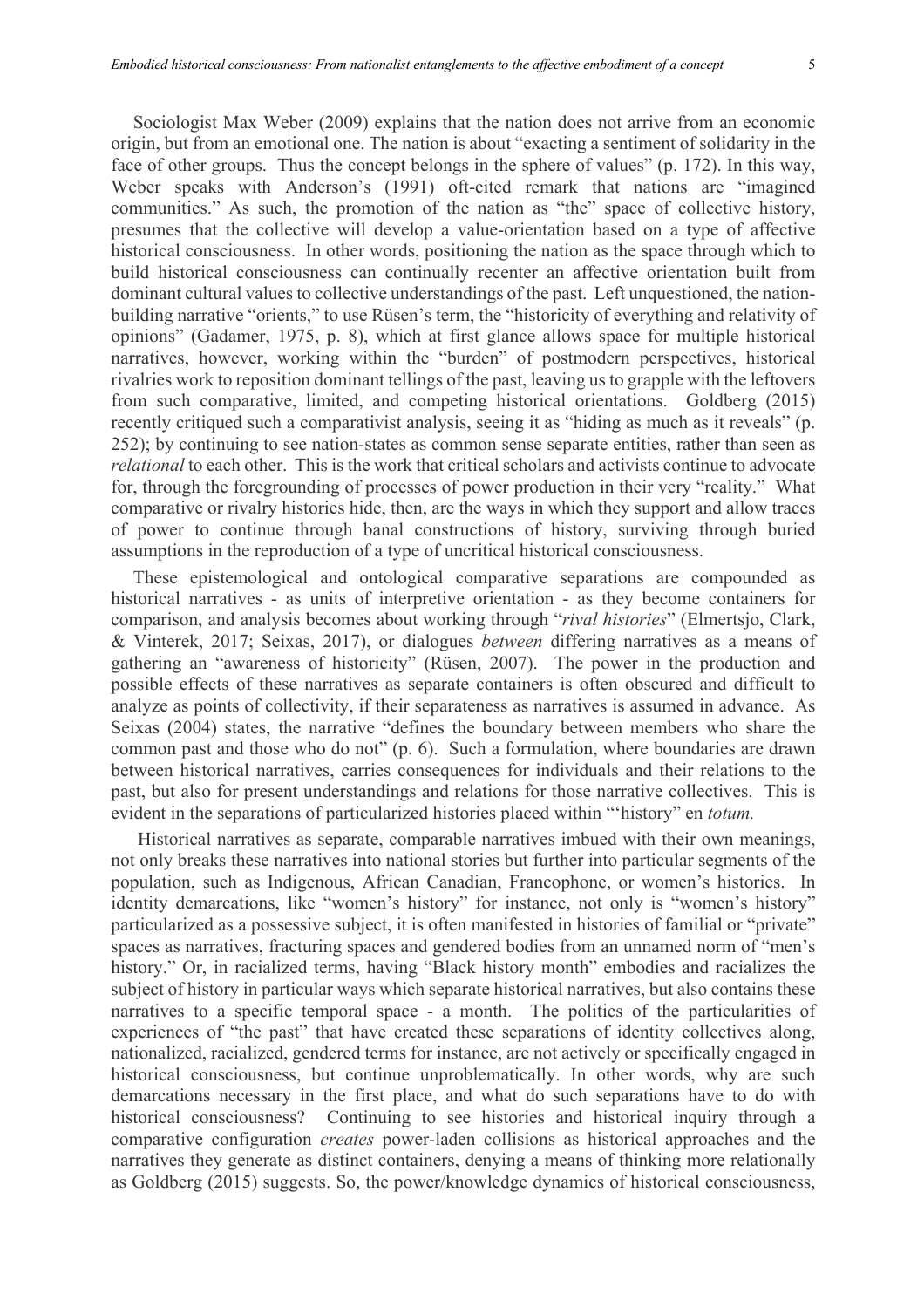its "nature of truth and reality," continue relatively unquestioned and normalized in its epistemological and ontological foundations of how we live and know our pasts.

#### **Historical consciousness as intra-actional: Attending to relationality**

One way to foreground processes of power in historical consciousness is to conceptually pair with an embodied understanding, through the idea of history as an "intra-relational assemblage" (Barad, 2007). Barad's (2007) work allows for a type of ontological and epistemological plasticity, since intra-relation is a take on Barad's (2007) notion of "intra-action," where connection (to the "past" or "others") is not about privileging two or more distinct entities and engaging them comparatively, as in int*er*-action, or dialogue, but rather that the specificity of any entity comes out of and through its connections, as an "assemblage" of those connections in all their tensions (what Goldberg calls "relational" above). Assemblage therefore describes the complex and temporary wholes that come together through intra-actions (Deleuze  $\&$ Guattari, 1987; see also Delanda, 2006). This process highlights the importance of power *in* and *as* pieces of connection themselves - such as the ways in which nationhood or nationalism are powerfully braided into histories and history education, where these connections are not assumed in advance, but entwined with(in) historical inquiry itself. <sup>4</sup> In turn, historical understandings are emergent, entangled and embodied, and "containers" of nation or otherwise are active aspects of the development of an orientational awareness of historicity as historical consciousness. An embodied "intra-relational assemblage" is a concept that shifts historical consciousness to an emerging and relational process, moving away from linear, "rival histories," with their enclosed boundaries and their tendency towards centre-periphery relations. It keeps the connections of past-present-future in dynamic flux, and in direct relational connection with the living body in the present, where the past can live in active tension with the present. The insights within the concept of an embodied intra-actional assemblage process for historical consciousness allow us to unpack further the effects in the epistemological and ontological assumptions Seixas' relies on to position an "orientation" for awareness of historicity as described above, namely, the notion of a "finished" past, and a nation-state as historical ontological narrative container, and the somatic normalizations that come with a privileging of the nation-building historical narrative to collective understandings of history. It is to these dynamics we now turn in the next section.

# **Untethering the nation-state: Understanding historical processes of somatic normalization**

Working through the stickiness of deploying "postmodern understandings" in history, Seixas (2017) concludes by stating: "History education scholars have aimed at the abilities of students to analyze, evaluate, and construct narratives about the past. But what if narrative has not only an epistemological but an ontological dimension?" (Seixas, 2017, p. 264). While Seixas admits to an ontological "dimension" to historical education, we argue more direct engagement is exactly what is needed for historical consciousness to work through complex histories, and attend to the powerful effects of this ontological element.

The effects of privileging the nation as an ontological container for history are reproduced and reinforced in the continuing articulation of nationalist history as connected to certain bodies (and identities) over others. These are bodies of particular kinds, mostly cis-gendered, male, racialized white, with European (particularly Anglo and Francophone) heritages. For those who identify with some or all of these identity positions, the notion of a collective space like "nation" is more common than not, unproblematic.<sup>5</sup> It creates, as Puwar  $(2004)$  puts it, "a palace of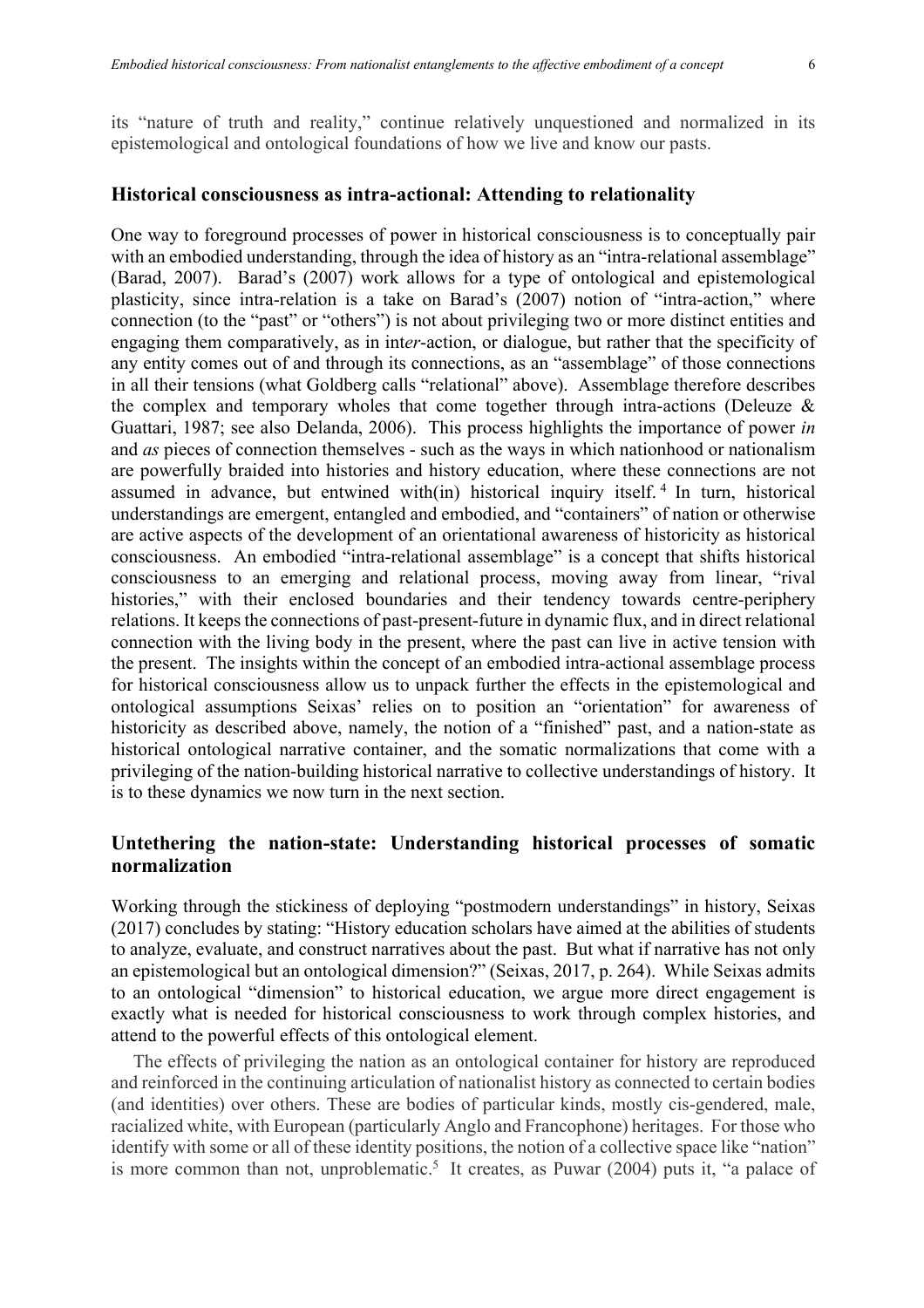mirrors" (p. 17) - where normalized somatic identities in terms like "Canadian" are reflected back in positive ways, reinforcing those identities as part of the collective, historically, and in the present, and others as "space invaders" into the national norm (Puwar, 2004). Stanley (2011) makes this point in an anti-racist analysis of the continued legacies of disenfranchisement of Chinese Canadians. These legacies have encouraged a grammar of Chinese Canadians as being forever "foreigners" or "recent immigrants" rather than as having deep, complex relations to the development of Canada in its nation-building historical narrative (see also Coloma, 2013). Normalized "reflections" then, create and reproduce an invisible "somatic norm" that is imbued with power, and if not understood critically, and taken apart, repeat the same patterns of normalized inclusions and exclusions of certain bodies as a palace of mirrors (Puwar, 2004). This is particularly poignant in settler-colonial nation-states like Canada, where the dominance of grand narratives of nation-building, and settler neutrality continue to position "other" bodies and the histories they may link to, not even as rivals, but as "add ons" or side-narratives to the central story, if they are present at all (Rogers & Grant, 2017; Stanley, 2011), what Puwar (2004) calls a conceptual and representative "straight-jacket." We see this with many historical narratives and representations of Indigenous peoples within the broader nation-building narratives, as they are reflecting historical representations that are misconstrued (or completed absent) from legacies of colonialism and racism (see for example, Paul, 2006).

With this, not all bodies do or wish to reflect the somatic norm of "Canadian." An historical consciousness not attuned to these complexities takes these processes of certain bodies as the privileged and positively related subjects of historical narrative for granted, assuming a collective and neutral common understanding of peoples' connections to the past and to the nation in which they live. What about bodies who do not feel a solidarity with "Canada," but continue to live in the proscribed boundaries of Canada, the nation-state? What if the mirror as somatic norm reflects a body that one cannot feel or see as themselves, does that mean they must "fit" into an already assumed somatic slot, even if this slot is exclusionary and limited?<sup>6</sup> How does one attempt to understand differing historical contexts, and develop a complex understanding of time, if the histories one is continually encountering exclude, silence, deny or misconstrue *present* identities that one inhabits?

As such, we argue that positioning historical consciousness as a nationalized comparative endeavour for settler-colonial nation-states like Canada, closes historical understanding in exclusionary ways continuing power politics that critical understandings question, deconstruct and bring to light. At the same time, how would a potentially embodied historical consciousness that at the very least "imagines" but more feels and experiences as solidarities not tethered to nations and nation-building narratives, *work*? In engaging the ontological components of historicity specifically, we find hope for a complex and reparative historical understanding as an embodied intra-actional assemblage.

# **Historical consciousness or historical embodiment?: Questioning ontological containment**

Historical consciousness, must promote ways of thinking that do not side-step somatic and ontological aspects of collectivity, $\frac{7}{7}$  remaining critical of what it means to work and teach for a collective that is not reliant on nation or dichotomous essentialisms for identification. For Seixas (2012a; 2012b; 2017), ontological components of history and history education involve an understanding of the self as an "historical agent," which relies on the interpretation and contextualization of the past as a "finished" entity and engaged through historical traces outside the body in the present moment. Seixas' (2012a) remark, that "the past is a foreign country"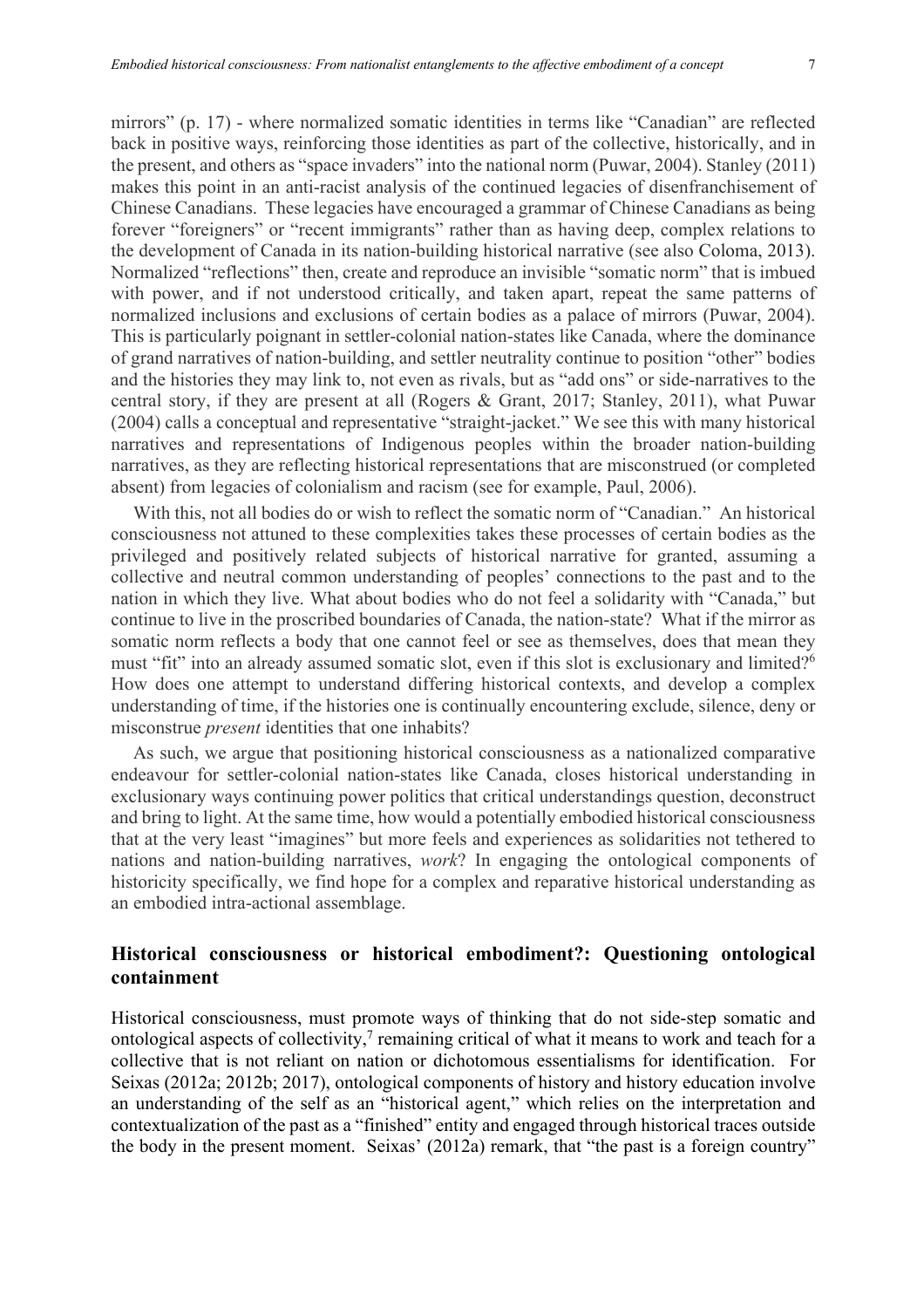(p. 127), which is "finished" (Seixas, 2006), exemplifies the continued separations of the past from the present and the future within Western conceptions of history (Marker, 2011).

Historical consciousness from the perspective of a "foreign" and "finished" past assumes and therefore makes unproblematic the very separation of past/present/future and its orientation as a teleological procession: the individual and collective are contained and separate entities from the past and future. In other words, one cannot "know" the past in the present if it is "foreign," and cannot actively disentangle this history if it is "finished." In this way, there is little conceptual room for "historical agents" to work through the powerful effects of the somatic norm to which they are asked to relate in the present. Further, as Marker (2011) shows, Indigenous ways of understanding the past are "different" in that "the past" is not past at all, but circular and relational; it is contingent and entangled with living bodies in the present, where local land, flora and fauna, including people, are *living* historical beings with meanings. This is a means of enacting an orientation to the past as always connected in complex relation to a living body, not as something to be engaged from the distance of something "foreign." One does not have to "pick" a conception of the past, as this would continue a comparative analysis, but rather, an intra-actional approach sees the relational, power-laden effects within the ontological and epistemological assumptions of these analyses in the conception of the past. By assuming the Western epistemological understanding that time is a finished place, and the ontological position of the past as "foreign" for historical consciousness, Seixas closes down potential engagement of an Indigenous understanding of an embodied historical knowing and its relations for those who identify with it.

More deeply, when viewing the past as finished, the historical "traces" are also distanced from the embodied and living present. Traces are petrified and disembodied "artefacts" from the past (Seixas, 2006), to be objectively engaged from a distance, ontologically splitting an awareness of historicity from the body (including the head), and the enduring connections in and with individuals and/or collectives in the present are not directly engaged. In so doing, it takes for granted (and dismisses) that bodies are themselves historical traces in the sense that we all "wear" historical and contemporary understandings of racial/settler-colonial thinking as somatic markings.

Yet, experiences like those related in a recent CBC article (Fenn, 2018, May 14), where four Inuit women were "reunited" with artefacts of their ancestors kept at the Smithsonian in Washington, USA, become tension-filled reminders of "other" ways of relating to the past and that "traces" are not so distant from the bodies assembling them for historical orientation. As one of the women, Manitok Thompson, recounts upon seeing the enclosed clothing of her greatgrandmother behind an artefact drawer, "It seems my bones, somewhere, my spirit had a connection and it seemed like it was shouting out, 'We've been lonely for so many years. We want to go back home now" (Fenn, May 14, para. 10). Seeing the past in traces outside of the body and as "finished" elements continues the common sense that obscures that past is lived *in*  bodies, in "the bones," "in the spirit" in the present and into the future. Historical consciousness' definitional separations of "the past" and the living body seem to exacerbate tensions of comparative space that it struggles to work through in the first place: It continues the "cognitive imperialism" (Battiste, 1986) of Western epistemologies in Canadian history education which denies the living human bodies as sites of knowledge making and knowing, and awareness of historicity. The centrality of the living body and spaces for/of these bodies and identities as they are produced through intra-actions of what is understood as "the past," seems to be a pivotal, missing element within Seixas' current historical consciousness. As such, an attention to *embodiment* for historical consciousness is an element we highlight in Seixas' current conception to encourage the contingency and relationality of historicity and embody historical consciousness in practice. It requires critical understanding of bodies as part of history, living history, and troubling of the notion of the past as disembodied, traceable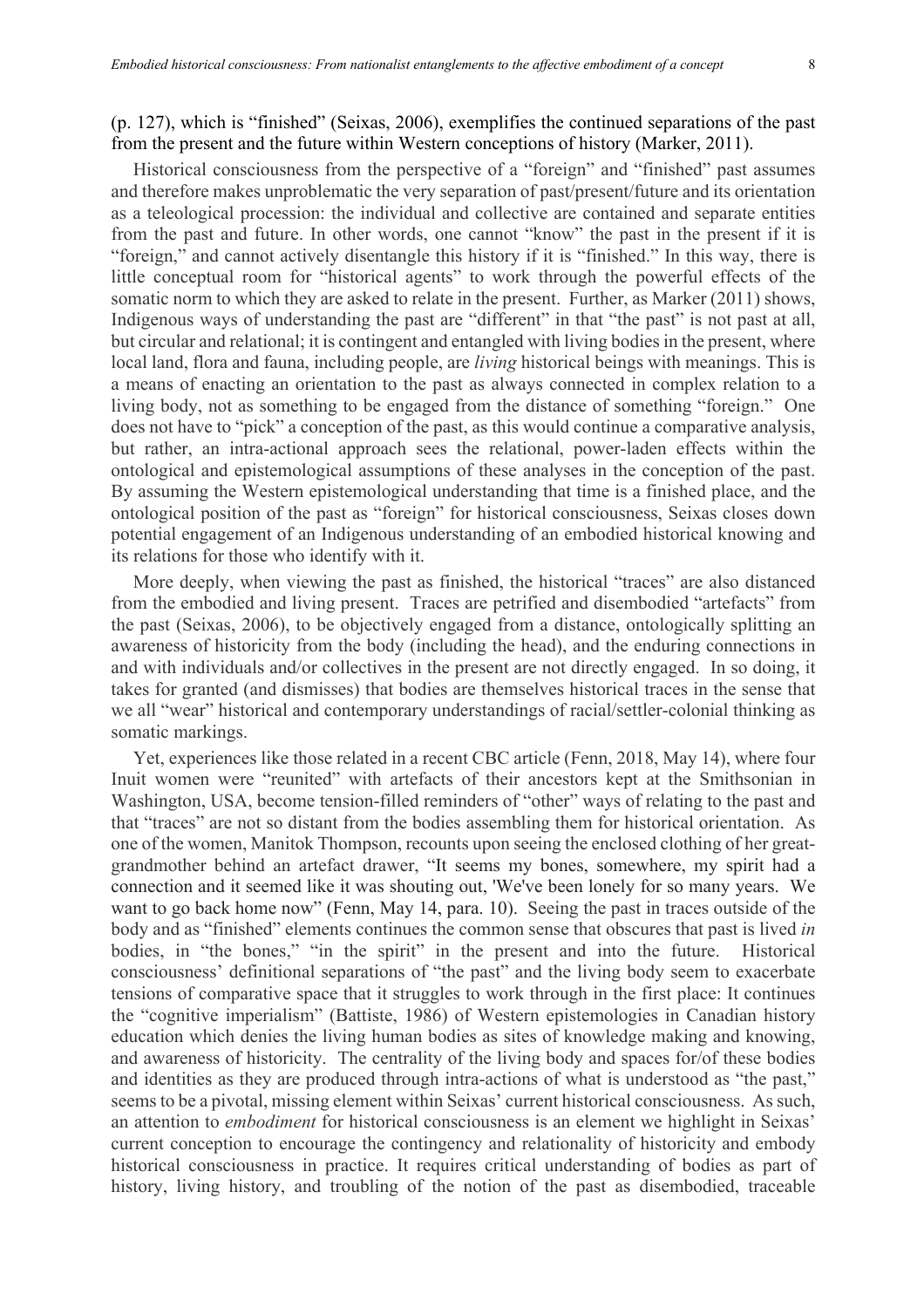"finished" artefacts without powerful and tension-laden connections to living bodies, both individuals and collectives.

#### **Towards an embodied historical consciousness: Re-membering history**

A shift in historical understanding to include notions of "bodies" (the ontological), into an engagement with the past as an intra-actional assemblage can attend to some of the realities of ongoing racism, misogyny, and/or colonization through critical engagement of somatic, embodied elements and orientations of past/present/future. It forces a recognition of the "containers" of history, and has the possibility of making the politics of embodiment whose/which bodies, when and where - part of discussions of the past from its foundation. In particular, this means not only being attentive to bodies in-and-as history, but making space for working through embodied elements of history, how bodies and consciousness are not only interconnected, but how bodies are made through common-sense and violent distinctions that make this living and any attempt at a "common" historical consciousness difficult to work through as evidenced in our discussion of national narratives above. The national grand narrative creates a limited and exclusionary version of "common memory," where an embodied historical consciousness offers an understanding the past *in the present* and *through the somatic*, to work on "re-membering" history and "recovering" collective notions from the past to be pulled into the present (Munro, 1998).

As Laforteza (2015) argues, re-membering "ensures that the body is continually remade by 'breaking the silence' against white supremacy and oppression" (Laforteza, 2015, p. 143; Lorde, 1983, p. 97). As a continual "breaking" of the naturalized denial of the body, remembering "allows for a new way of examining these forms of power and privilege, thus engendering a different relationship to them" (Laforteza, 2015, p. 143), that an embodied historical consciousness may reveal. Munro (1998) furthers this point saying that for those who have been denied, excluded or silenced in history, "to recover from history is in part dependant on reconceptualising, re-member-ing, the suppression, the contradiction, the pain, the fiction that is history" (p. 267). History education, as an integral aspect of historical consciousness, needs then to be open to multiple ways of knowing *and* being, but also work through affective trauma from exclusionary and linear constructions of history, and "the past." An embodied historical consciousness must give space to multiple, complex, embodied ways of being as a collective in any space, nation or otherwise, but also requires attending to the affects and "soul wounds" of the somatic norm as a historical construct in its denial and silencing, as well as its privileging, in the past and present (Andreotti, 2011).

### **Taking up affect, collective memory, and collective healing**

An embodied history is one that is lived in the present, and the "body" of that living can shift and change with context; it does not presuppose the nation, or a universal body, but points to the need to better understand embodied elements of history, such as affect. One option is to look to the reparative work of post-colonial and decolonizing scholars to engage with critical postmodern and ontological understandings of how "we" have come to our present moments. Laforteza's (2015) notions of re-membering becomes an affective reflexive analysis through what she calls "somatechnics." These analyses aim to make "the colonial and imperial economies of race, gender, sexuality, disability, class and religion accountable for their corporeal consequences" (p. 147), therefore providing a possible analytical framework for a relational, and embodied historical orientation that does not neglect power, but makes its very "corporeal" engagement a foundational element. There is also possibility, for example, in the work by Rothenburg (2009) on multidirectional memory that "considers a series of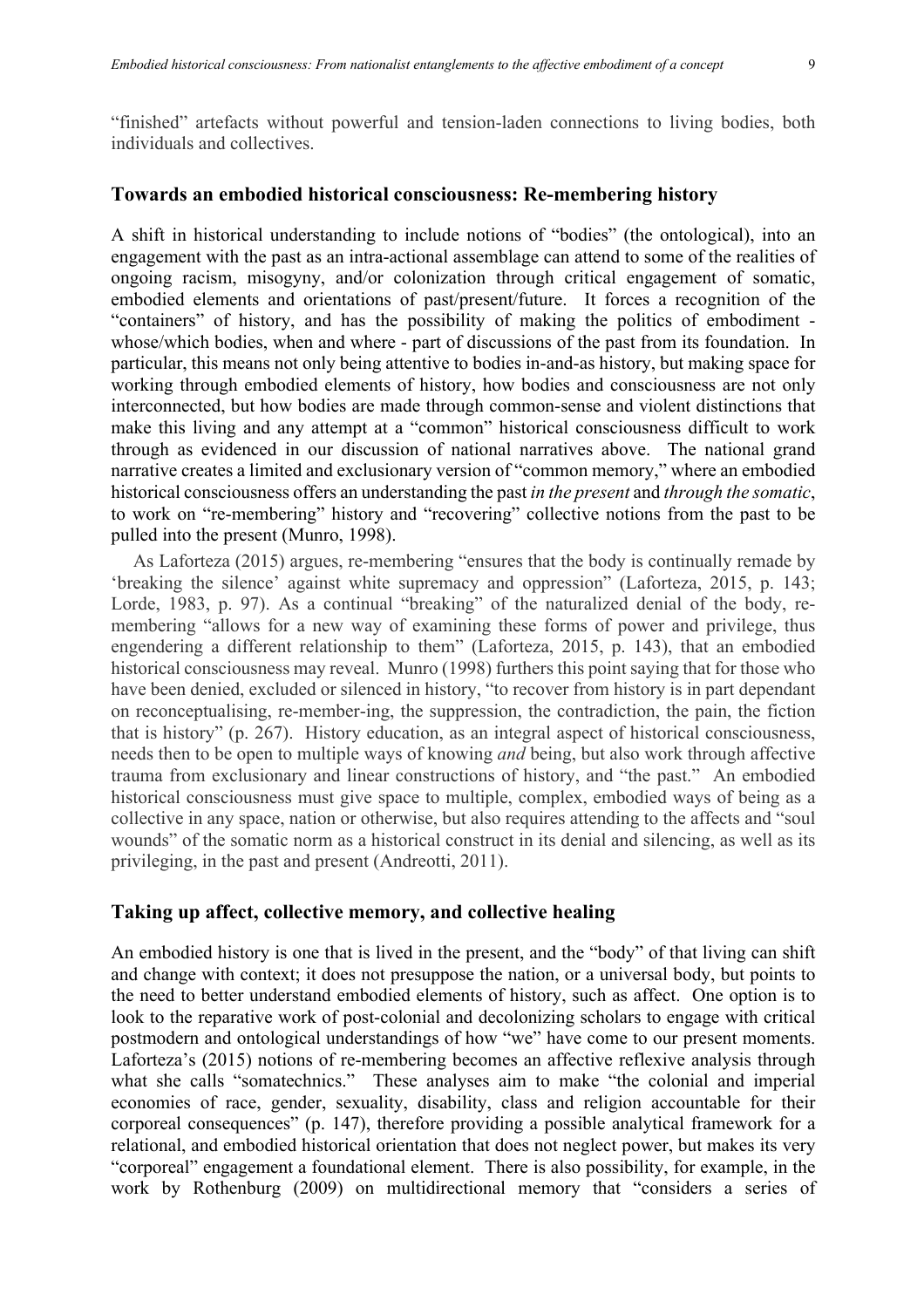interventions through which social actors bring multiple traumatic pasts into a heterogeneous and changing post-World War II present" (p. 4). Such interventions allow for an attention to epistemic hybridism (Andreotti, 2011), where epistemological positions are not merged (as an add and stir formulation), but held in productive tension, as we see in the possibility of an intraactional assemblages. Such a "hybrid" position then foregrounds tensions of multiple and shifting understandings of the past that can work through trauma, as the very "tensions" become the analysis, rather than contained and separate positions for comparative analyses.

Yet, there is also powerful hope to integrate new methods into the discipline of history, towards more affective meaning-making in the arts (as one example), which have repeatedly shown to work through the "soul wounds" of the past in ways that bring the world and the individual's body together in complex assemblages. Steele's (2000) work in trauma theory, for instance, "illuminates our connections to the past, and how the past connects to us…[and] makes visible the problem and possibilities of our connections to each other" (p. 4). In openly working with(in) affective realms in relation to the past, like notions of trauma and artistic means of expression, new collectivities are possible, new forms of reparation in the form of witnessing also become more seriously plausible. The poetry of witnessing, according to Steele (2000), is:

. . . written for the people on the other side of desks, professors, and politicians and social workers and all those who are in a position of power, a position to witness. To witness means to decide to participate, not only with the head but with the heart- in the experience of another, an experience so painful that it must be shared in order to be confronted. (pp. 1-2)

Sharing is a form of solidarity that does not rely upon an "other" in the sense of exclusion or comparison, but as the foundational means of creating, maintaining, and expanding solidarity. To witness is to acknowledge power, not ignore its effects, and work towards healing. Further, it means choosing the collective with which one associates historically and in the present, drawing strength from the activity of "confronting" what such a collective means now and for potential futures. What would be the point of historical consciousness, or even, historical embodiment, if not to heal and find deeper more connective understandings of "our" histories? By healing, we mean healing from collective trauma, inflicted on peoples historically, in the recent past, and in the present. Working in affective domains, with people's somatic and emotional lived experiences, means working in healing, in a very broad sense of the word. So, we have worked our thinking about historical consciousness, towards collectivity as healing, reparation, and embodied knowledge that is then "awake" (Greene, 1995) to the past in the present moment. How then, can historical consciousness, help in the process of collective healing, or healing as/through solidarity by bringing out and working through the ontological elements of history?

# **By way of conclusion**

What we suggest is no simple task, and as Battiste reminds us again, we are *all* marinating in Eurocentrism, making the process of finding different historical relations especially difficult to provoke and continue. For this reason, there seems to be a shying away from these sticky spots or a tendency to defer troubling realities to a future problem. Even as Seixas (2017) openly hints to the "ontological dimension" of history education and historical narrative, his response is endemic of side-stepping trouble spots saying: "the ontological dimension of narrative competence is potentially a conceptualization for a more expansive and ambitious history education (perhaps, admittedly, at such an abstract level that it has little use, practically)" (p. 264). So as much as the ontological may be present, it is something for a more "expansive and ambitious history education," one that is perhaps not "practical." Further, at present, any historical inquiry has to exist in the space of the nation, in educational institutions, in a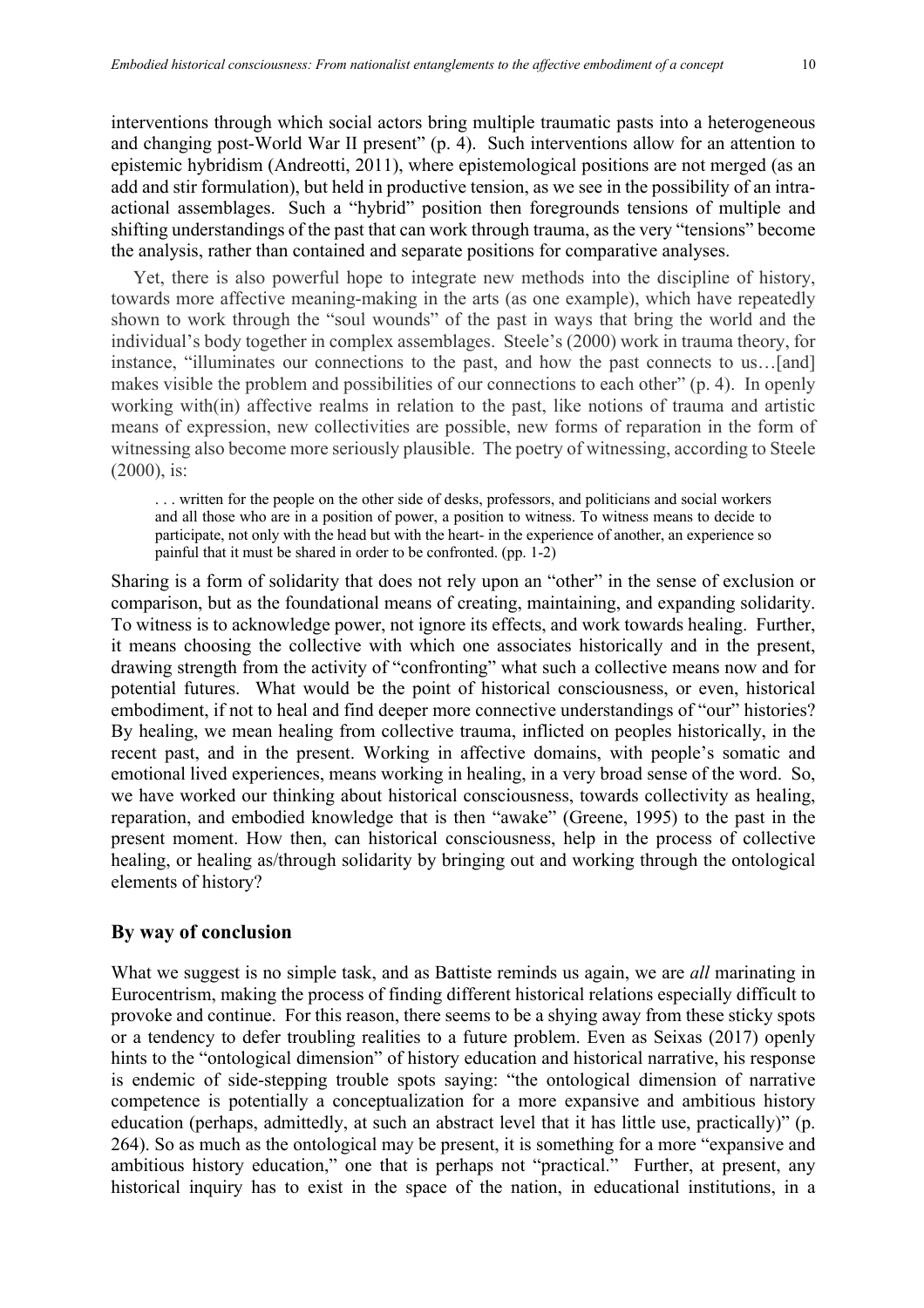discipline guided by scientific, "objective" methodologies, in the rationalized space of the "head," and in sparse curricular "real estate" (Rothberg, 2009). This is difficult work! And yet, if we make no effort, as people, as educators, what happens to historical consciousness? How "conscious" of the past can any one body be if this consciousness is marred with blinders, cooked from restrictive and exclusionary spaces that deny that the past is not so common, not straight-forward or even "rival"? Indeed, our understandings of history will always be limited, and our positionalities partial to our own lived experiences, however, thinking through ways in which we construct the past, and how we live with it in the present is not a futile exercise. Instead of thinking of this type of history education as "impractical," we can think of it as being necessary, and through that necessity for collective work (healing and solidarity) we can find a way through. Our envisioning of an embodied historical consciousness as an intra-actional assemblage seeks to do just that.

# **References**

- Anderson, S. (2017). The stories nations tell: Sites of pedagogy, historical consciousness, and national narratives. *Canadian Journal of Education/Revue canadienne de l'éducation*, *40*(1), 1-38.
- Anderson, B. (1991). *Imagined communities: Reflections on the origin and spread of nationalism.* London: Verso. (Original work published 1983).
- Andreotti, V. (2011). Actionable postcolonial theory in education. New York: Palgrave MacMillan.
- Barad, K. (2007). *Meeting the universe halfway: Quantum physics and the entanglement of matter and meaning.* Durham: Duke University Press.
- Battiste, M. (1986). Micmac literacy and cognitive assimilation. In J. Barman et al. (Eds.), *Indian Education in Canada - Volume 1: The legacy* (pp. 23-41). Vancouver: UBC Press.
- Battiste, M. (1998). Enabling the autumn seed: Toward a decolonized approach to Aboriginal knowledge, language, and education. *Canadian Journal of Native Education, 22*(1), 16-27.
- Byrd, J. A. (2007). 'Living my native life deadly': Red Lake, Ward Churchill, and the discourses of competing genocides. *American Indian Quarterly, 31*(2), 318.
- Coloma, R. S. (2013). 'Too Asian?' On racism, paradox and ethno-nationalism. *Discourse: Studies in the Cultural Politics of Education*, 34(4), 579-598.
- Conrad, M., Ercikan, K., Friesen, G., Létourneau, J., Muise, D., Northrup, D., & Seixas, P. (2013). *Canadians and their pasts*. Toronto, ON: University of Toronto Press.
- Coole, D., & Frost, S. (2010). *New materialisms: Ontology, agency, politics*. Durham & London: Duke University Press.
- Delanda, M. (2006). *A new philosophy of society: Assemblage theory and social complexity*. New York: Continuum.
- Deleuze, G., & Guattari, F. (1987). A thousand plateaus: Capitalism and schizophrenia (B. Mazzumi, Trans.)*.* London: Continuum.
- Duquette, C. (2015). Relating historical consciousness to historical thinking through assessment. New directions in assessing historical thinking, 51-63.
- Elmertsjo, H. A., Clark, A., & Vinterek, M. (Eds.). (2017). *International perspectives on teaching rival histories.* London: Palgrave MacMillan.
- Fenn, K. (2018, May 14). Inuit women reunited with ancestors' artifacts in Washington. *CBC News*. Retrieved from http://www.cbc.ca/news/canada/north/inuit-women-reunitedartifacts-washington-1.4661390
- Foucault, M. (1972). *The archaeology of knowledge & the discourse on language* (A. M.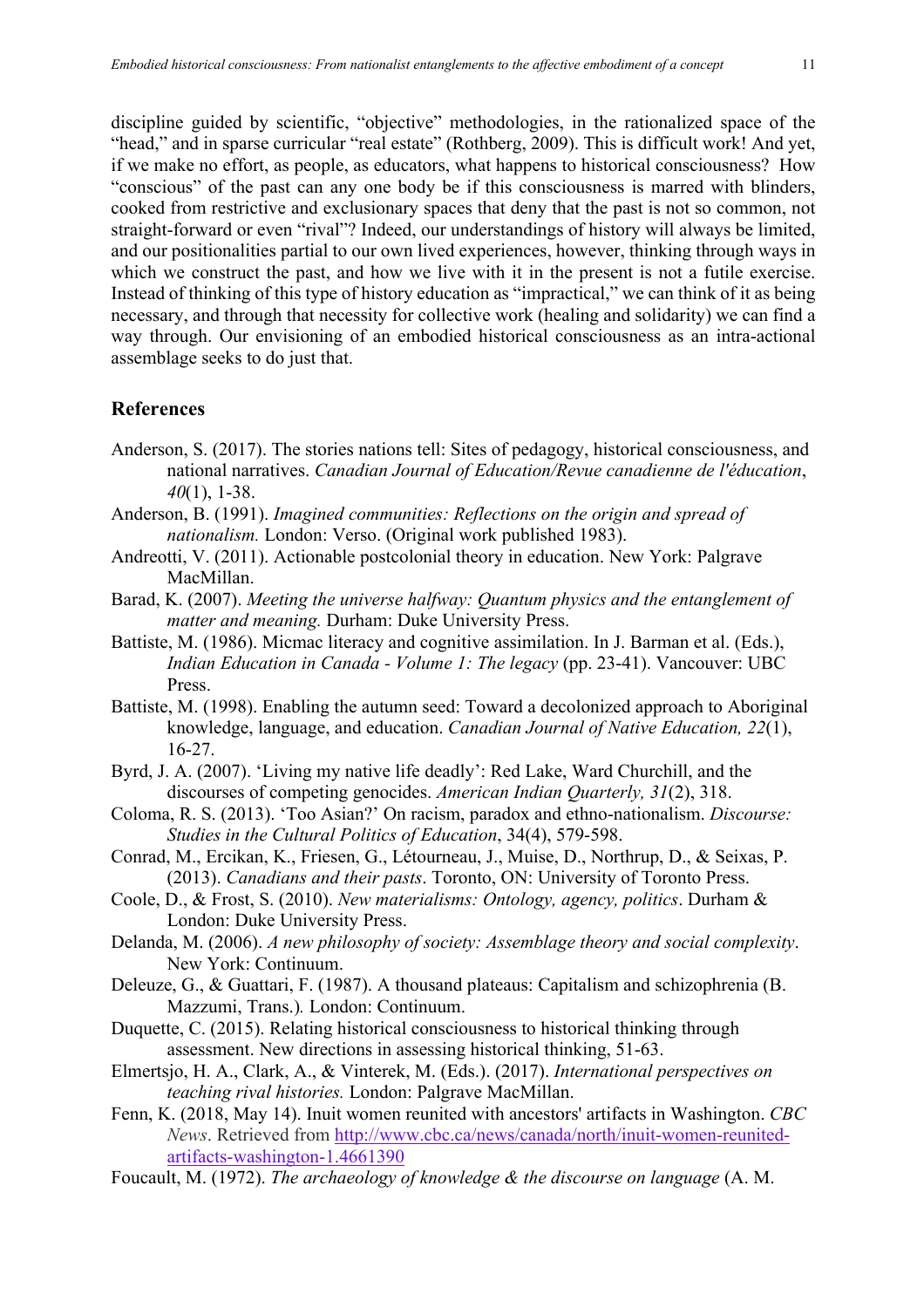Sheridan Smith, Trans)*.* New York: Pantheon.

- Gadamer, H-G. (1975). The problem with historical consciousness. *Graduate Faculty*  Philosophy Journal, 5(1), 8-52.
- Goldberg, D. T. (2015). Racial comparisons, relational racisms: some thoughts on method. In K. Murji & J. Solomos (Eds.), *Theories of race and ethnicity: Contemporary debates and perspectives* (pp. 251-262). Cambridge: Cambridge University Press.
- Greene, M. (1995). Releasing the imagination: Essays on education, the arts, and social *change.* San Francisco: Jossey-Brass Publishers.
- Ibrahim, A. (2014). The rhizome of blackness: A Critical Ethnography of hip-hop culture, language, identity and the politics of becoming. New York: Peter Lang.
- Kerr, J. (2014). Western epistemic dominance and colonial structures: Considerations for thought and practice in programs of teacher education. *Decolonization: Indigeneity & Society, 3*(2), 83-104).
- Laforteza, E. M. C. (2015). The somatechnics of whiteness and race: Colonialism and metiza *privilege.* Surrey, England: Ashgate.
- Lévesque, S. (2017, Mar. 16). Should history promote national identification?. *Public History Weekly*, 5. Retrieved from https://public-history-weekly.degruyter.com/5-2017- 10/history-promote-national-identification/
- Lorde, A. (1983). An open letter to Mary Daly. In C. Moraga & G. Anzaldua (Eds.), *This bridge called my back: Writings by radical women of colour (pp. 94-97). New York:* Kitchen Table: Women of Color Press.
- Marker, M. (2011). Teaching History from an Indigenous perspective: Four winding paths up the mountain. In P. Clark (Ed.), *New possibilities for the past: Shaping History education in Canada* (pp. 97-112). Vancouver: UBC Press.
- McDonough, K., & Cormier, A. A. (2013). Beyond patriotic education: Locating the place of nationalism in the public school curriculum. *Education, Citizenship and Social Justice, 8*(2), 135-150.
- Munro, P. (1998). Engendering curriculum history. In W. F. Pinar (Ed.), *Curriculum: Toward new identities* (pp. 263-294). New York: Garland Publishing.
- Nijhawan, M., Winland, D., & Wüstenberg, J. (2018). Introduction: contesting memory and citizenship in Canada. *Citizenship Studies*, *22*(4), 345-357.
- Paul, D. (2006). *We were not the savages: Collision between Native American and European civilizations*. Winnipeg: Fernwood.
- Pillow, W. (2003). Race-based methodologies: Multicultural methods or epistemological shifts? *Interrogating racism in qualitative research methodology* (pp. 181-202). New York: Peter Lang.
- Puwar, N. (2004). *Space invaders: Race, gender and bodies out of place*. London: Verso.
- Rothberg, M. (2009). *Multidirectional memory: Remembering the Holocaust in the age of decolonization*. Sanford, CA: Stanford University Press.
- Rüsen, J. (2004). Historical consciousness: Narrative structure, moral function and ontogenetic development. In P. Seixas (Ed.), *Theorizing historical consciousness* (pp. 63-85). Toronto: University of Toronto Press.
- Rüsen, J. (2007) Making sense of time: Towards a universal typology of conceptual foundations of historical consciousness. In J. Rüsen (Ed.), *Time and history: The variety of cultures* (pp. 7-18). New York: Berghahn Books.
- Seixas, P. (Ed.). (2004). *Theorizing historical consciousness.* Toronto: Toronto University Press.
- Seixas, P. (2012a). Indigenous historical consciousness: An oxymoron or a dialogue? In M. Carretero, M. Asensio & M. Rodríguez-Moneo (Eds.), *History education and the construction of national identities* (pp. 125-139). Charlotte, NC: Information Age.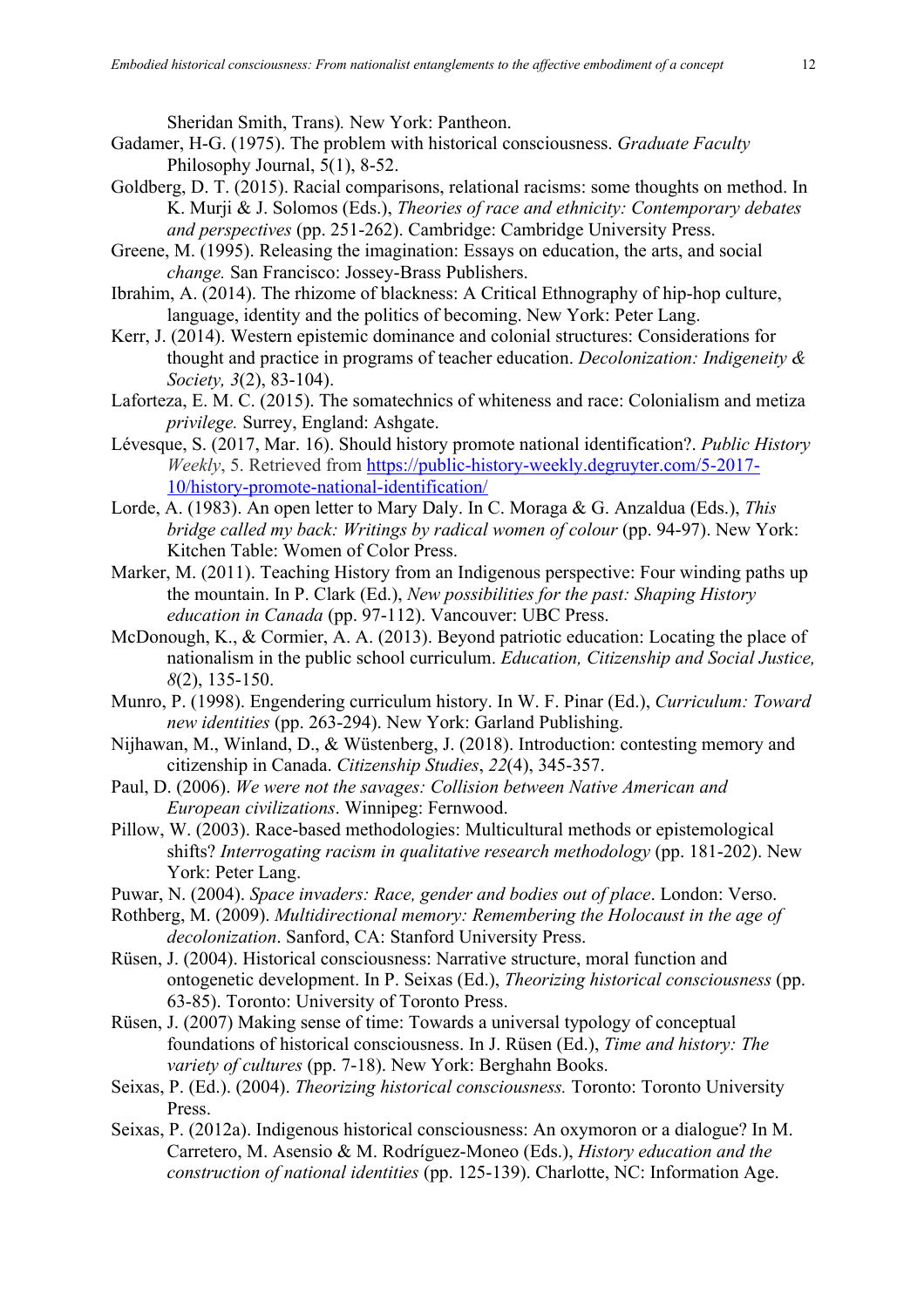- Seixas, P. (2012b). Progress, presence and historical consciousness: Confronting past, present and future in postmodern times. *Pedagogica Historica, 48*(6), 859-872.
- Seixas, P. (2017). Teaching rival histories: In search of narrative plausibility. In H. A. Elmersjo, A. Clark & M. Vinterek (Eds.), *International perspectives on teaching rival histories: Pedagogical responses to contested narratives and the history wars (pp* 253-268)*.* London: Palgrave MacMillan.
- Stanley, T. J. (2011). *Contesting white supremacy: School segregation, anti-racism, and the making of Chinese Canadians*. Vancouver: UBC Press.
- Steele, C. P. (2000). *We heal from memory: Sexton, Lorde, Anzaldua and the poetry of witness*. New York: Palgrave.
- Thorp, R. (2014). Towards an epistemological theory of historical consciousness. *Historical Encounters*, *1*(1), 20-31.
- Truth and Reconciliation Commission of Canada. (2015). Honouring the truth, reconciling for the future: Summary of the final report of the Truth and Reconciliation Commission of Canada. Truth and Reconciliation Commission of Canada.
- Tupper, J. A. (2014). The possibilities for reconciliation through difficult dialogues: Treaty education as peacebuilding. *Curriculum Inquiry*, *44*(4), 469-488.
- Weber, M. (2009). *From Max Weber: Essays in Sociology*. (H. H. Gerth & C. Wright Mills, Trans.). London: Routledge.
- White, S. K. (2000). *Sustaining affirmation: The strengths of weak ontology in political theory*. Princeton, NJ: Princeton University Press.

#### **Endnotes**

<sup>4</sup> See McDonough and Cormier (2013) for example discussions of the distinction of teaching nationalism (or not) or teaching processes of nationalism in schooling.

<sup>5</sup> For a discussion of collective, tension-laden understandings of the past, see research on tensions with collective remembrance across Canada from Conrad et al. (2013) .

 $6$  This process is exemplified in Ibrahim (2014) in the tensions of African migrant youth coming to Canada having to "racially" fit" in the already contained space of Western, and particularly North American representations of Blackness.

<sup>&</sup>lt;sup>1</sup>Since the recent publication from the Truth and Reconciliation Commission of Canada (2015), along with the flurry of celebrations for Canada's 150th anniversary, there has been increasing engagement in practices of collective remembrance and national historical narratives. See also Nijhawan, Winland, & Wüstenberg (2018).

<sup>2</sup> Puwar (2004) defines the somatic norm as the effect of connection between "bodies and space, which is built, repeated and contested over time" where it is "certain types of bodies that are tacitly designated as being the 'natural' occupants of specific positions" (p. 8).

<sup>3</sup> Seixas' (2004) theorizing of historical consciousness inspired discussions within disciplinary history education in Canada, and has been significant for the pedagogical reasoning of specific "historical thinking concepts" to encourage students to "become more competent as historical thinkers" (The Historical Thinking Project, n.d.). While the historical thinking concepts have been taken up in several provincial social studies and history curricula (for e.g., Ontario, British Columbia, Manitoba), historical consciousness is not explicitly utilized, and, we argue, has been undertheorized in the Canadian context.

<sup>7</sup> By 'ontological aspects of collectivity' we mean to suggest that ontology - the engagement with the 'nature of being' - and the "underlying beliefs about existence that shape everyday relationships to ourselves, others, and to the world" (Coole & Frost, 2010, p. 5), are important to bring to focus in understandings of 'collectivity' for historical consciousness. As White (2000) suggests, ontological commitments, "are entangled with questions of identity and history, with how we articulate the meaning of our lives, both individually and collectively" (p. 4).